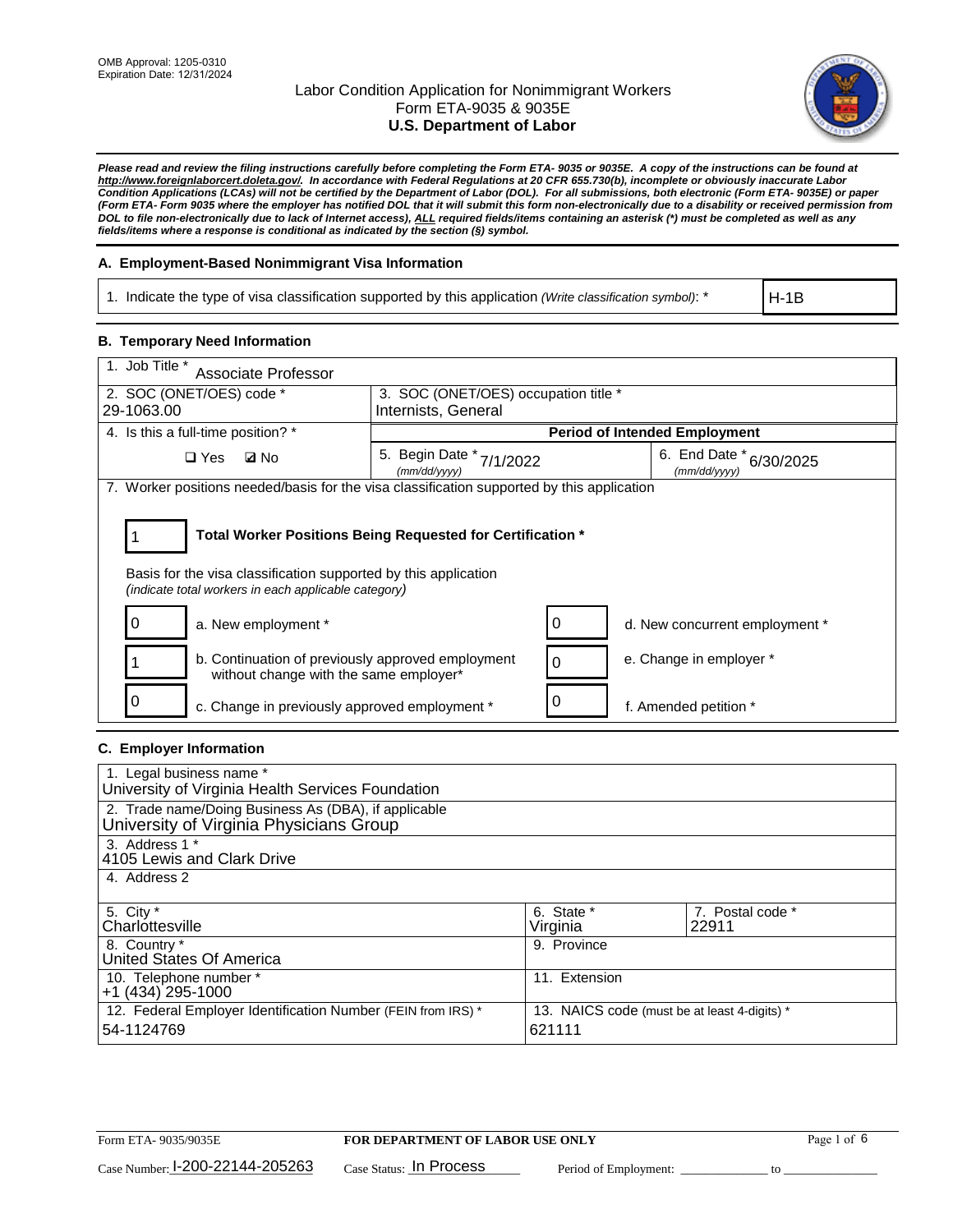

# **D. Employer Point of Contact Information**

**Important Note**: The information contained in this Section must be that of an employee of the employer who is authorized to act on behalf of the employer in labor certification matters. The information in this Section must be different from the agent or attorney information listed in Section E, unless the attorney is an employee of the employer.

| 1. Contact's last (family) name *                            | 2. First (given) name * |                        | 3. Middle name(s)         |
|--------------------------------------------------------------|-------------------------|------------------------|---------------------------|
| Casella                                                      | Judy                    |                        | J                         |
| 4. Contact's job title *<br>Manager, Delegated Credentialing |                         |                        |                           |
| 5. Address 1 *<br>4105 Lewis and Clark Drive                 |                         |                        |                           |
| 6. Address 2                                                 |                         |                        |                           |
| 7. City $*$<br>Charlottesville                               |                         | 8. State *<br>Virginia | 9. Postal code *<br>22911 |
| 10. Country *<br>United States Of America                    |                         | 11. Province           |                           |
| 12. Telephone number *                                       | Extension<br>13.        | 14. E-Mail address     |                           |
| +1 (434) 980-6140                                            |                         | tjw5x@virginia.edu     |                           |

# **E. Attorney or Agent Information (If applicable)**

**Important Note**: The employer authorizes the attorney or agent identified in this section to act on its behalf in connection with the filing of this application.

| 1. Is the employer represented by an attorney or agent in the filing of this application? *<br>If "Yes," complete the remainder of Section E below. |                         |              |                              | $\square$ Yes     | <b>ØNo</b>       |  |
|-----------------------------------------------------------------------------------------------------------------------------------------------------|-------------------------|--------------|------------------------------|-------------------|------------------|--|
| 2. Attorney or Agent's last (family) name §                                                                                                         | 3. First (given) name § |              |                              | 4. Middle name(s) |                  |  |
| 5. Address 1 §                                                                                                                                      |                         |              |                              |                   |                  |  |
| 6. Address 2                                                                                                                                        |                         |              |                              |                   |                  |  |
| 7. City §                                                                                                                                           |                         | 8. State §   |                              |                   | 9. Postal code § |  |
| 10. Country §                                                                                                                                       |                         | 11. Province |                              |                   |                  |  |
| 12. Telephone number §                                                                                                                              | 13. Extension           |              | 14. E-Mail address           |                   |                  |  |
| 15. Law firm/Business name §                                                                                                                        |                         |              | 16. Law firm/Business FEIN § |                   |                  |  |
| 18. State of highest court where attorney is in good<br>17. State Bar number (only if attorney) §<br>standing (only if attorney) §                  |                         |              |                              |                   |                  |  |
| 19. Name of the highest State court where attorney is in good standing (only if attorney) §                                                         |                         |              |                              |                   |                  |  |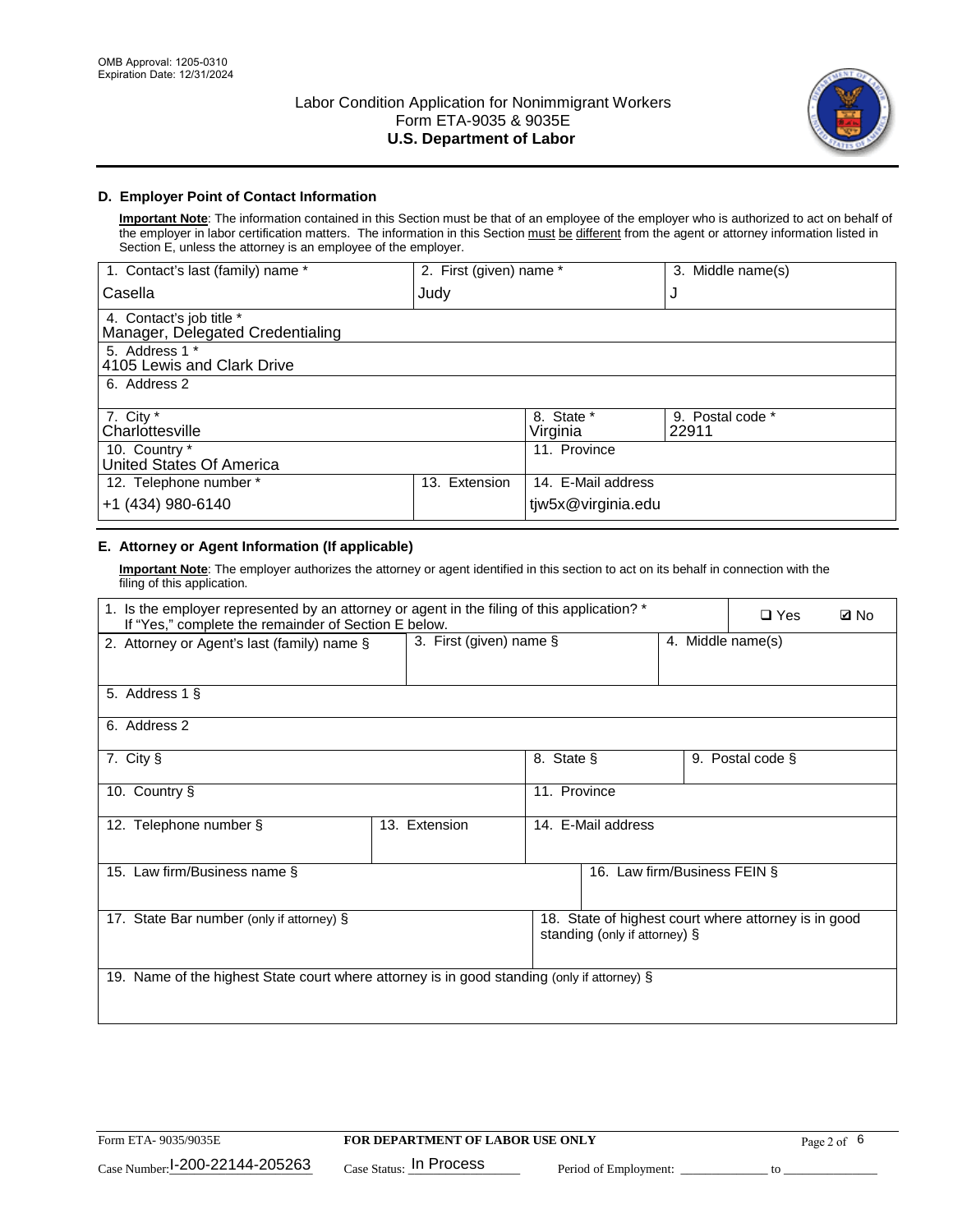

#### **F. Employment and Wage Information**

**Important Note**: The employer must define the intended place(s) of employment with as much geographic specificity as possible. Each intended place(s) of employment listed below must be the worksite or physical location where the work will actually be performed and cannot be a P.O. Box. The employer must identify all intended places of employment, including those of short duration, on the LCA. 20 CFR 655.730(c)(5). If the employer is submitting this form non-electronically and the work is expected to be performed in more than one location, an attachment must be submitted in order to complete this section. An employer has the option to use either a single Form ETA-9035/9035E or multiple forms to disclose all intended places of employment. If the employer has more than ten (10) intended places of employment at the time of filing this application, the employer must file as many additional LCAs as are necessary to list all intended places of employment. See the form instructions for further information about identifying all intended places of employment.

#### a.*Place of Employment Information* 1

| 1. Enter the estimated number of workers that will perform work at this place of employment under<br>the LCA.*                 | 1                                                                                     |  |  |  |  |  |
|--------------------------------------------------------------------------------------------------------------------------------|---------------------------------------------------------------------------------------|--|--|--|--|--|
| 2. Indicate whether the worker(s) subject to this LCA will be placed with a secondary entity at this<br>place of employment. * | $\square$ Yes<br><b>Z</b> No                                                          |  |  |  |  |  |
|                                                                                                                                | 3. If "Yes" to question 2, provide the legal business name of the secondary entity. § |  |  |  |  |  |
| 4. Address 1 *                                                                                                                 |                                                                                       |  |  |  |  |  |
| 1300 Jefferson Park Avenue                                                                                                     |                                                                                       |  |  |  |  |  |
| 5. Address 2                                                                                                                   |                                                                                       |  |  |  |  |  |
| 6. City $*$<br>Charlottesville                                                                                                 | 7. County *<br>Albemarle                                                              |  |  |  |  |  |
| 8. State/District/Territory *                                                                                                  | 9. Postal code *                                                                      |  |  |  |  |  |
| Virginia                                                                                                                       | 22903                                                                                 |  |  |  |  |  |
| 10. Wage Rate Paid to Nonimmigrant Workers *                                                                                   | 10a. Per: (Choose only one)*                                                          |  |  |  |  |  |
| From* $\$\_\_\_\_\_\_8\$ . 99 .<br>To: $\mathcal{S}$                                                                           | ☑ Hour □ Week □ Bi-Weekly □ Month □ Year                                              |  |  |  |  |  |
| 11. Prevailing Wage Rate *                                                                                                     | 11a. Per: (Choose only one)*                                                          |  |  |  |  |  |
| ☑ Hour □ Week □ Bi-Weekly □ Month □ Year<br>$\text{\$\$}$ 73 10                                                                |                                                                                       |  |  |  |  |  |
|                                                                                                                                |                                                                                       |  |  |  |  |  |
| Questions 12-14. Identify the source used for the prevailing wage (PW) (check and fully complete only one): *                  |                                                                                       |  |  |  |  |  |
| 12.<br>A Prevailing Wage Determination (PWD) issued by the Department of Labor<br>$\Box$                                       | a. PWD tracking number §                                                              |  |  |  |  |  |
| 13.<br>A PW obtained independently from the Occupational Employment Statistics (OES) Program                                   |                                                                                       |  |  |  |  |  |
| $\mathbf v$<br>a. Wage Level (check one): §                                                                                    | b. Source Year §                                                                      |  |  |  |  |  |
| ☑ Ⅲ<br>□⊪<br>$\Box$ IV<br>$\Box$ N/A<br>□⊥                                                                                     | 7/1/2021 - 6/30/2022                                                                  |  |  |  |  |  |
| 14.<br>A PW obtained using another legitimate source (other than OES) or an independent authoritative source                   |                                                                                       |  |  |  |  |  |
| a. Source Type (check one): §                                                                                                  | b. Source Year §                                                                      |  |  |  |  |  |
| $\Box$ CBA<br>$\Box$ DBA<br>$\square$ SCA<br>□ Other/ PW Survey                                                                |                                                                                       |  |  |  |  |  |
| c. If responded "Other/ PW Survey" in question 14.a, enter the name of the survey producer or publisher §                      |                                                                                       |  |  |  |  |  |
|                                                                                                                                |                                                                                       |  |  |  |  |  |
| d. If responded "Other/ PW Survey" in question 14.a, enter the title or name of the PW survey §                                |                                                                                       |  |  |  |  |  |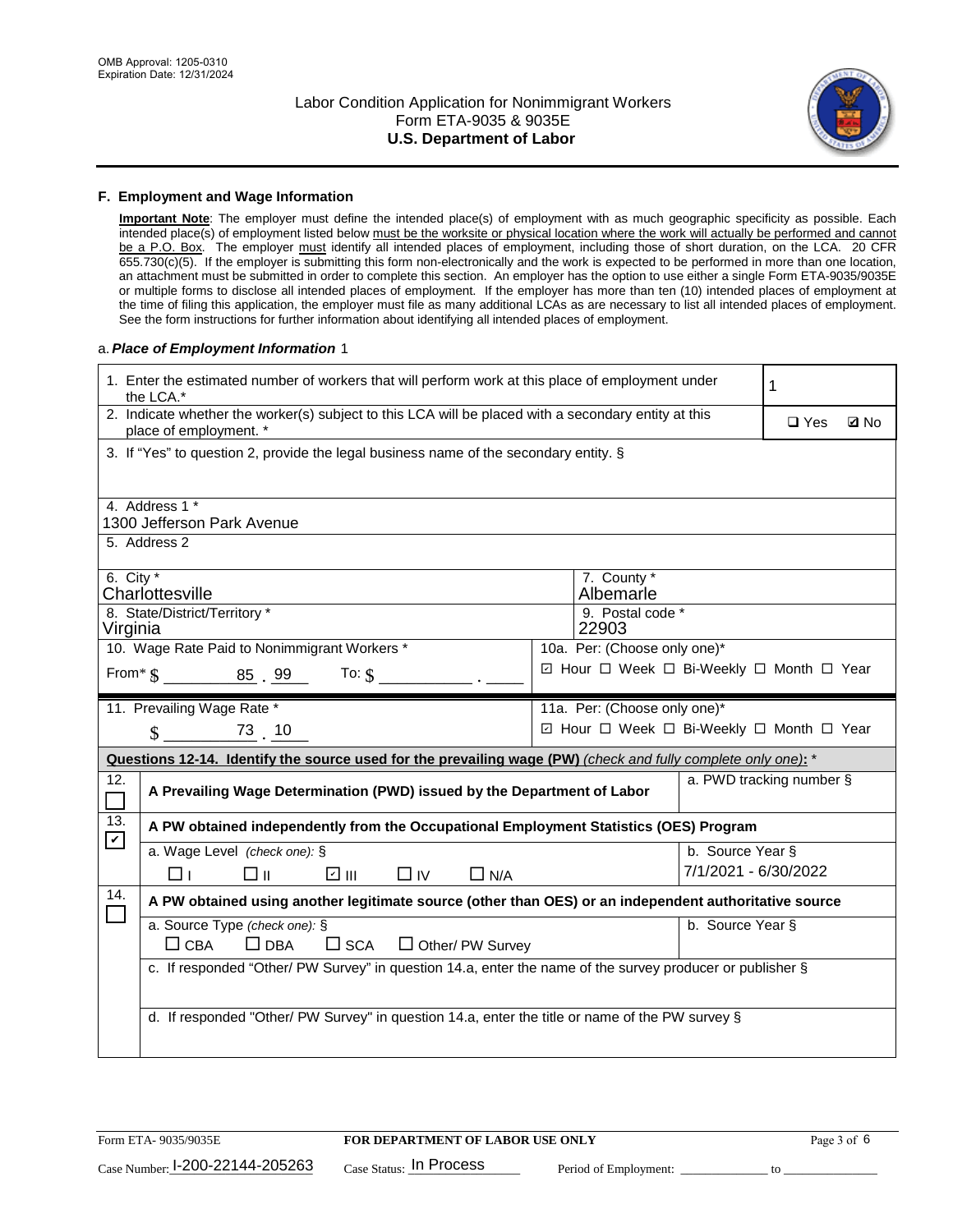

# **G. Employer Labor Condition Statements**

! *Important Note:* In order for your application to be processed, you MUST read Section G of the Form ETA-9035CP - General Instructions for the 9035 & 9035E under the heading "Employer Labor Condition Statements" and agree to all four (4) labor condition statements summarized below:

- (1) **Wages:** The employer shall pay nonimmigrant workers at least the prevailing wage or the employer's actual wage, whichever is higher, and pay for non-productive time. The employer shall offer nonimmigrant workers benefits and eligibility for benefits provided as compensation for services on the same basis as the employer offers to U.S. workers. The employer shall not make deductions to recoup a business expense(s) of the employer including attorney fees and other costs connected to the performance of H-1B, H-1B1, or E-3 program functions which are required to be performed by the employer. This includes expenses related to the preparation and filing of this LCA and related visa petition information. 20 CFR 655.731;
- (2) **Working Conditions:** The employer shall provide working conditions for nonimmigrants which will not adversely affect the working conditions of workers similarly employed. The employer's obligation regarding working conditions shall extend for the duration of the validity period of the certified LCA or the period during which the worker(s) working pursuant to this LCA is employed by the employer, whichever is longer. 20 CFR 655.732;
- (3) **Strike, Lockout, or Work Stoppage:** At the time of filing this LCA, the employer is not involved in a strike, lockout, or work stoppage in the course of a labor dispute in the occupational classification in the area(s) of intended employment. The employer will notify the Department of Labor within 3 days of the occurrence of a strike or lockout in the occupation, and in that event the LCA will not be used to support a petition filing with the U.S. Citizenship and Immigration Services (USCIS) until the DOL Employment and Training Administration (ETA) determines that the strike or lockout has ended. 20 CFR 655.733; and
- (4) **Notice:** Notice of the LCA filing was provided no more than 30 days before the filing of this LCA or will be provided on the day this LCA is filed to the bargaining representative in the occupation and area of intended employment, or if there is no bargaining representative, to workers in the occupation at the place(s) of employment either by electronic or physical posting. This notice was or will be posted for a total period of 10 days, except that if employees are provided individual direct notice by e-mail, notification need only be given once. A copy of the notice documentation will be maintained in the employer's public access file. A copy of this LCA will be provided to each nonimmigrant worker employed pursuant to the LCA. The employer shall, no later than the date the worker(s) report to work at the place(s) of employment, provide a signed copy of the certified LCA to the worker(s) working pursuant to this LCA. 20 CFR 655.734.

1. **I have read and agree to** Labor Condition Statements 1, 2, 3, and 4 above and as fully explained in Section G of the Form ETA-9035CP – General Instructions for the 9035 & 9035E and the Department's regulations at 20 CFR 655 Subpart H. \*

**Ø**Yes ロNo

#### **H. Additional Employer Labor Condition Statements –H-1B Employers ONLY**

!**Important Note***:* In order for your H-1B application to be processed, you MUST read Section H – Subsection 1 of the Form ETA 9035CP – General Instructions for the 9035 & 9035E under the heading "Additional Employer Labor Condition Statements" and answer the questions below.

#### *a. Subsection 1*

| 1. At the time of filing this LCA, is the employer H-1B dependent? §                                                                                                                                                                                                 |  | $\Box$ Yes | ⊡ No |            |
|----------------------------------------------------------------------------------------------------------------------------------------------------------------------------------------------------------------------------------------------------------------------|--|------------|------|------------|
| 2. At the time of filing this LCA, is the employer a willful violator? $\S$                                                                                                                                                                                          |  | $\Box$ Yes | ⊡ No |            |
| 3. If "Yes" is marked in questions H.1 and/or H.2, you must answer "Yes" or "No" regarding<br>whether the employer will use this application ONLY to support H-1B petitions or extensions of<br>status for exempt H-1B nonimmigrant workers? §                       |  | $\Box$ Yes | ∩ No |            |
| 4. If "Yes" is marked in question H.3, identify the statutory basis for the<br>$\Box$ \$60,000 or higher annual wage<br>exemption of the H-1B nonimmigrant workers associated with this<br>□ Master's Degree or higher in related specialty<br>$\Box$ Both<br>LCA. § |  |            |      |            |
| H-1B Dependent or Willful Violator Employers -Master's Degree or Higher Exemptions ONLY                                                                                                                                                                              |  |            |      |            |
| 5. Indicate whether a completed Appendix A is attached to this LCA covering any H-1B<br>nonimmigrant worker for whom the statutory exemption will be based <b>ONLY</b> on attainment of a<br>Master's Degree or higher in related specialty. §                       |  | $\Box$ Yes | ⊡ No | $\Box$ N/A |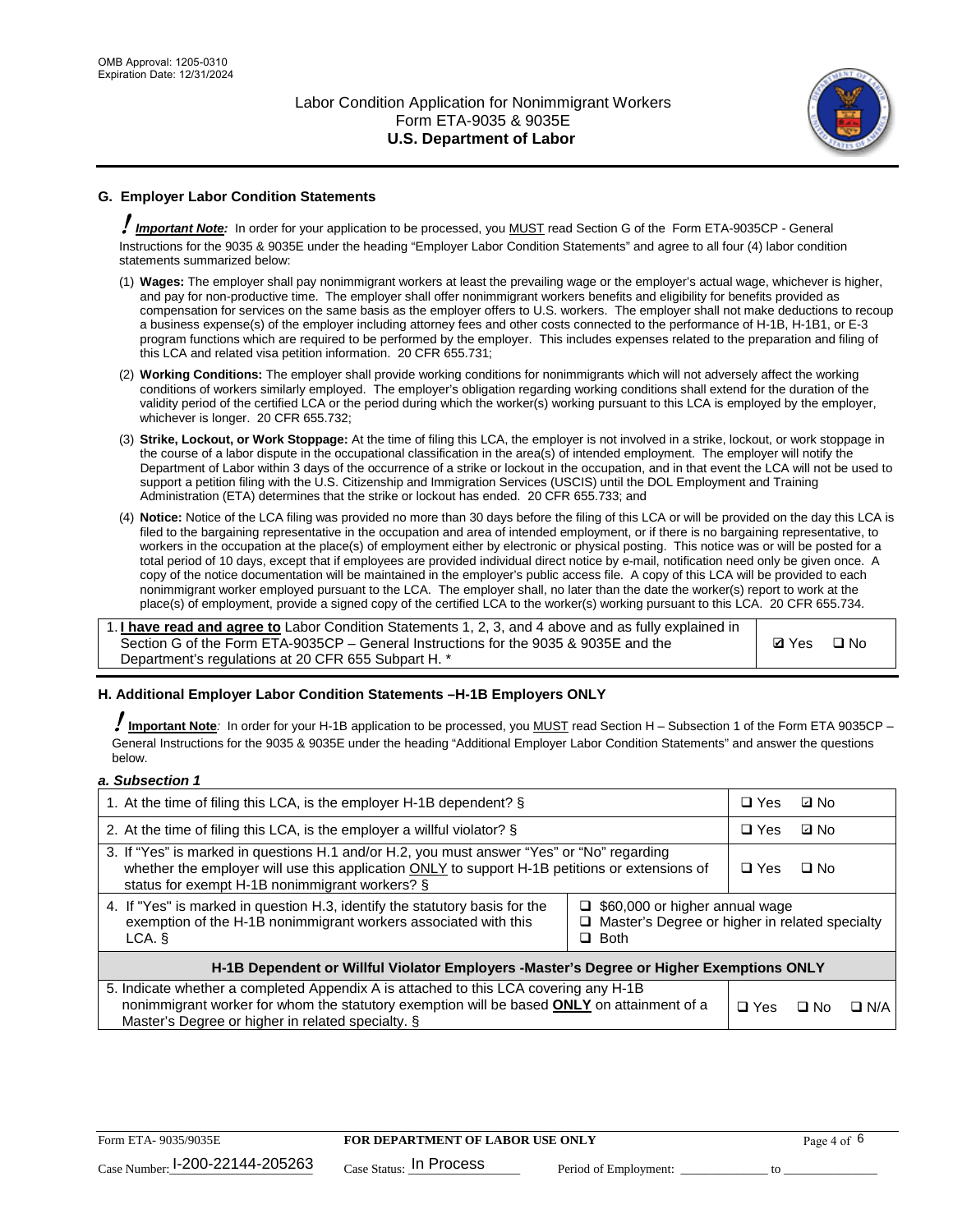

**If you marked "Yes" to questions H.a.1 (H-1B dependent) and/or H.a.2 (H-1B willful violator) and "No" to question H.a.3 (exempt H-1B nonimmigrant workers), you MUST read Section H – Subsection 2 of the Form ETA 9035CP – General Instructions for the 9035 & 9035E under the heading "Additional Employer Labor Condition Statements" and indicate your agreement to all three (3) additional statements summarized below.**

#### *b. Subsection 2*

- A. **Displacement:** An H-1B dependent or willful violator employer is prohibited from displacing a U.S. worker in its own workforce within the period beginning 90 days before and ending 90 days after the date of filing of the visa petition. 20 CFR 655.738(c);
- B. **Secondary Displacement:** An H-1B dependent or willful violator employer is prohibited from placing an H-1B nonimmigrant worker(s) with another/secondary employer where there are indicia of an employment relationship between the nonimmigrant worker(s) and that other/secondary employer (thus possibly affecting the jobs of U.S. workers employed by that other employer), unless and until the employer subject to this LCA makes the inquiries and/or receives the information set forth in 20 CFR 655.738(d)(5) concerning that other/secondary employer's displacement of similarly employed U.S. workers in its workforce within the period beginning 90 days before and ending 90 days after the date of such placement. 20 CFR 655.738(d). Even if the required inquiry of the secondary employer is made, the H-1B dependent or willful violator employer will be subject to a finding of a violation of the secondary displacement prohibition if the secondary employer, in fact, displaces any U.S. worker(s) during the applicable time period; and
- C. **Recruitment and Hiring:** Prior to filing this LCA or any petition or request for extension of status for nonimmigrant worker(s) supported by this LCA, the H-1B dependent or willful violator employer must take good faith steps to recruit U.S. workers for the job(s) using procedures that meet industry-wide standards and offer compensation that is at least as great as the required wage to be paid to the nonimmigrant worker(s) pursuant to 20 CFR 655.731(a). The employer must offer the job(s) to any U.S. worker who applies and is equally or better qualified for the job than the nonimmigrant worker. 20 CFR 655.739.

| 6. I have read and agree to Additional Employer Labor Condition Statements A, B, and C above and |       |           |
|--------------------------------------------------------------------------------------------------|-------|-----------|
| as fully explained in Section H – Subsections 1 and 2 of the Form ETA 9035CP – General           | □ Yes | $\Box$ No |
| Instructions for the 9035 & 9035 E and the Department's regulations at 20 CFR 655 Subpart H. §   |       |           |

#### **I. Public Disclosure Information**

! **Important Note***:* You must select one or both of the options listed in this Section.

**sqrt** Employer's principal place of business □ Place of employment

#### **J. Notice of Obligations**

A. Upon receipt of the certified LCA, the employer must take the following actions:

- o Print and sign a hard copy of the LCA if filing electronically (20 CFR 655.730(c)(3));<br>
Maintain the original signed and certified LCA in the employer's files (20 CFR 655.7
- Maintain the original signed and certified LCA in the employer's files (20 CFR 655.705(c)(2); 20 CFR 655.730(c)(3); and 20 CFR 655.760); and
- o Make a copy of the LCA, as well as necessary supporting documentation required by the Department of Labor regulations, available for public examination in a public access file at the employer's principal place of business in the U.S. or at the place of employment within one working day after the date on which the LCA is filed with the Department of Labor (20 CFR 655.705(c)(2) and 20 CFR 655.760).
- B. The employer must develop sufficient documentation to meet its burden of proof with respect to the validity of the statements made in its LCA and the accuracy of information provided, in the event that such statement or information is challenged (20 CFR 655.705(c)(5) and 20 CFR 655.700(d)(4)(iv)).
- C. The employer must make this LCA, supporting documentation, and other records available to officials of the Department of Labor upon request during any investigation under the Immigration and Nationality Act (20 CFR 655.760 and 20 CFR Subpart I).

*I declare under penalty of perjury that I have read and reviewed this application and that to the best of my knowledge, the*  information contained therein is true and accurate. I understand that to knowingly furnish materially false information in the *preparation of this form and any supplement thereto or to aid, abet, or counsel another to do so is a federal offense punishable by fines, imprisonment, or both (18 U.S.C. 2, 1001,1546,1621).*

| 1. Last (family) name of hiring or designated official *   2. First (given) name of hiring or designated official *   3. Middle initial §<br>Casella | Judv             |  |
|------------------------------------------------------------------------------------------------------------------------------------------------------|------------------|--|
| 4. Hiring or designated official title *<br>Manager, Delegated Credentialing                                                                         |                  |  |
| 5. Signature *                                                                                                                                       | 6. Date signed * |  |